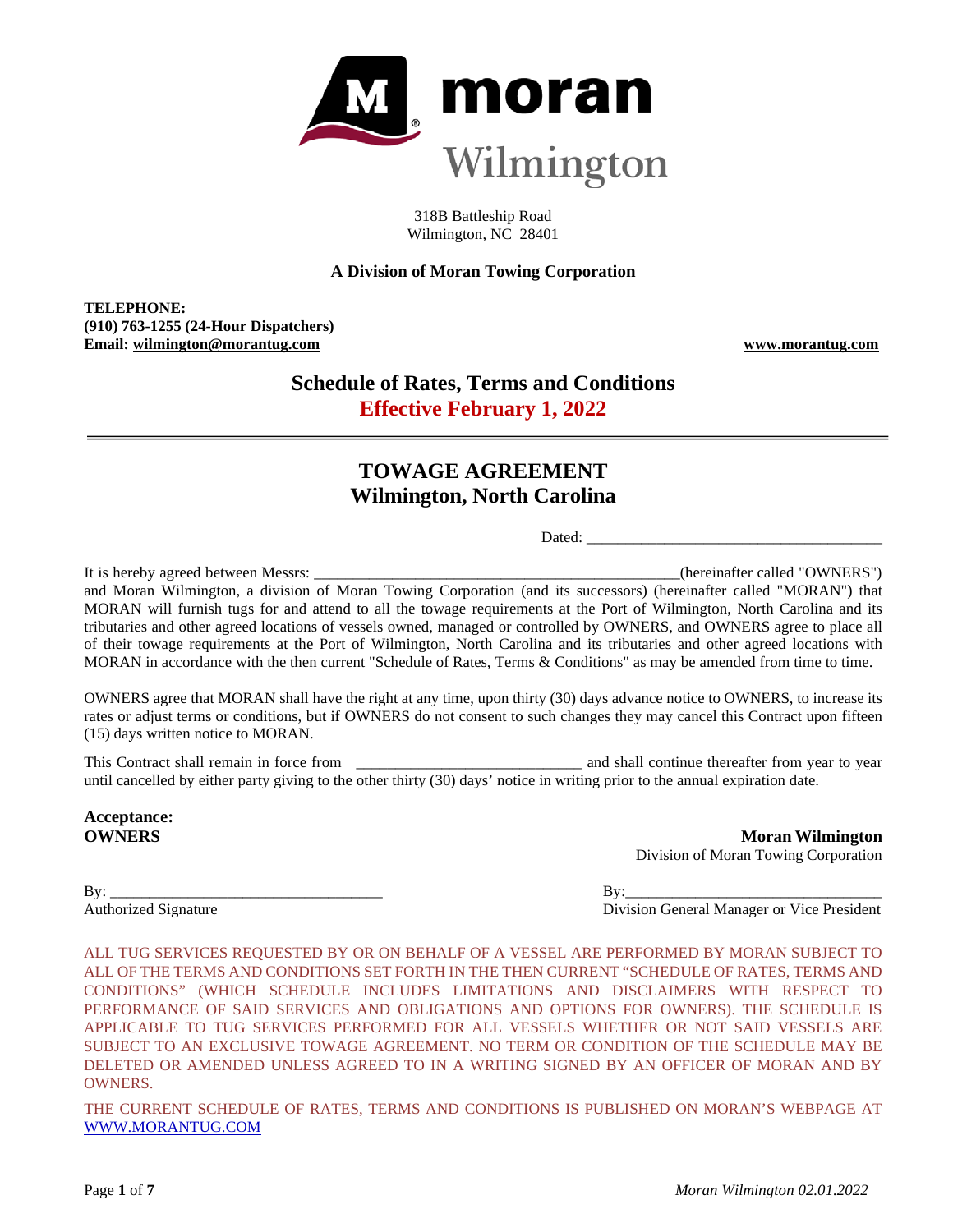## **SCOPE:**

THE FOLLOWING SCHEDULE OF RATES, TERMS AND CONDITIONS SHALL APPLY FOR TUG ASSISTANCE TO VESSELS IN THE PORT OF WILMINGTON, NORTH CAROLINA AND ITS TRIBUTARIES IN CLEAR WATER AND SAFE BERTHS.

## **RATES:**

Rates for Tug assistance are based on the Vessels highest Net Registered Tonnage (NRT) as published in the then current edition of "Lloyds Register of Ships" at the following rates in U.S. Dollars. Should the vessel type not have an assigned NRT, rates will be provided upon request.

## **1 DOCKING OR UNDOCKING, Includes up to two (2) Tugs – MINIMUM TONNAGE: 10,200 NRT**

## **Zone:**

| A  Wilmington Harbor, not through bridges \$0.49 / NRT |  |
|--------------------------------------------------------|--|
|                                                        |  |
| C Above Isabelle Holmes Highway Bridge\$0.60/NRT       |  |
|                                                        |  |
|                                                        |  |
|                                                        |  |
|                                                        |  |

Vessels without power (Deadship): Double the applicable rate(s) Shifting assistance to a Vessel moving to or from a contiguous adjacent berth: One and one-half times the rate(s)

## 2 **ADDITIONAL TONNAGE CHARGE**

If the Vessel NRT exceeds 50,000 tons, an additional charge of \$.44 will be applied to each NRT above the limit and added to the above Zone charge.

## 3 **ADDITIONAL TUG(S)**

When more than two (2) Tugs are required to assist a Vessel and additional Tugs are available in the Port, an additional charge of fifty (50) percent of the normal docking, undocking or shifting rate shall be charged. If it is necessary to relocate one or more Tug(s) from another port to provide this service, an additional charge of \$2,250 per hour per Tug shall be applied for transit time to and from the Tug Station at the port of origin.

### **4 PEAK HOUR SERVICE**

Service requested between the hours of 04:30-07:30 and 16:30-19:30 may be assessed a twenty-five (25%) surcharge per Tug

## **CONTRACTUAL DISCOUNTS ONLY APPLY TO RATES SET FORTH IN PARAGRAPHS 1-4 ABOVE.**

### 5 **TRACTOR TUG**

When a tractor Tug is requested or required, the rate applicable to that Tug shall be increased an additional 50% of the above schedule of rates and/or any hourly rates herein.

### 6 **TUG HOURLY RATES INCLUDING ESCORTING AND STANDBY – Subject to a three (3) hour minimum per Tug**

A rate of \$1,450 per Tug per hour pro-rated for part of an hour, including running time to and from its Tug Station, shall apply for services requested. If a tractor Tug is requested or required for any additional service, the rate applicable to that Tug shall be \$2,175.00 per hour. Hourly rates are subject to Overtime and Holiday rate provisions.

## 7 **OVERTIME AND HOLIDAYS**

Services performed between the hours of 1600 hours and 0800 hours Monday through Friday or any time on Saturday, Sunday or Holidays shall be charged an additional \$350.00 per hour per Tug to all applicable rates. There shall be a two-hour minimum charge followed by half hour increments.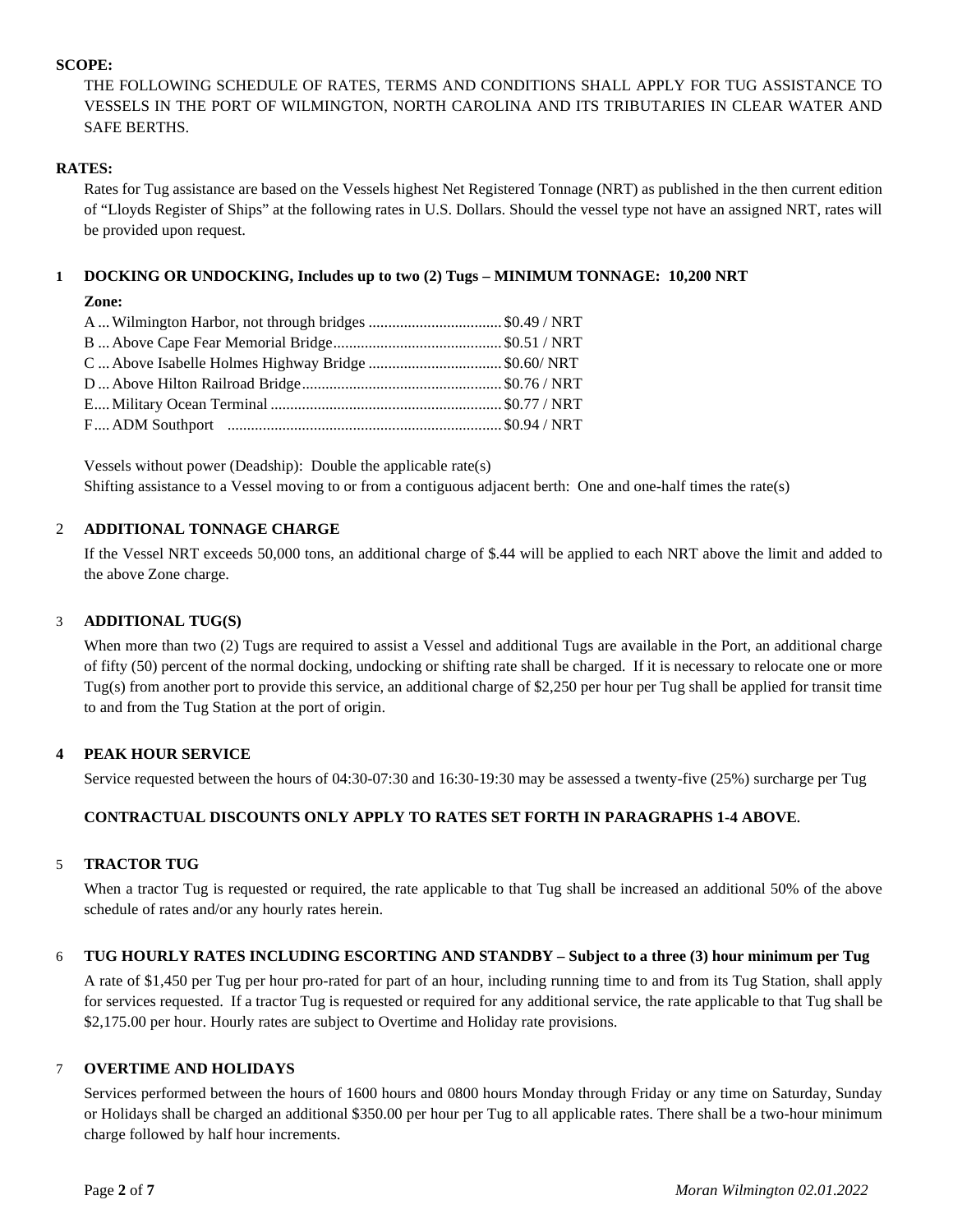Holidays observed: New Year's Day, Martin Luther King Birthday, President's Day, Memorial Day, Independence Day, Labor Day, Columbus Day, Veterans Day, Thanksgiving, Christmas, and any National Holiday hereafter proclaimed by the President of the United States. In the event any of the above named Holidays fall on a Saturday or Sunday, the following Monday shall be observed as such Holiday.

## 8 **DETENTION**

The Rates set forth herein include waiting time of up to one-half hour measured, for docking, from the time that the Tug reports at the dock and for undocking, from the time that the Tug reports at the scheduled sailing time. Waiting time in excess of onehalf hour shall be charged at the applicable hourly Rate for each Tug. In addition, if the Vessel is delayed for any reason not attributable to MORAN after commencement of the work, all such delay shall be charged at the applicable hourly Rate for each Tug. The applicable hourly Rate shall be as set forth in paragraph 3, pro-rated to the next half hour.

## 9 **CANCELLATION - REPORTING**

When Tug orders are cancelled or modified after the Tug has been dispatched from its Tug Station, but before it commences performance of the requested service, 75% of applicable rate will be charged. Cancellation / Reporting rates are subject to Overtime and Holiday rate provisions.

### 10 **NOTIFICATION**

Notice for Tug service shall be given at least three (3) hours prior to the time the Tug is required for service. For Tug services on Saturdays, Sundays or Holidays, orders shall be received by 4pm the day prior to the day the services are required.

## 11 **FUEL SURCHARGE**

All rates published in this Schedule are subject to prevailing fuel surcharges.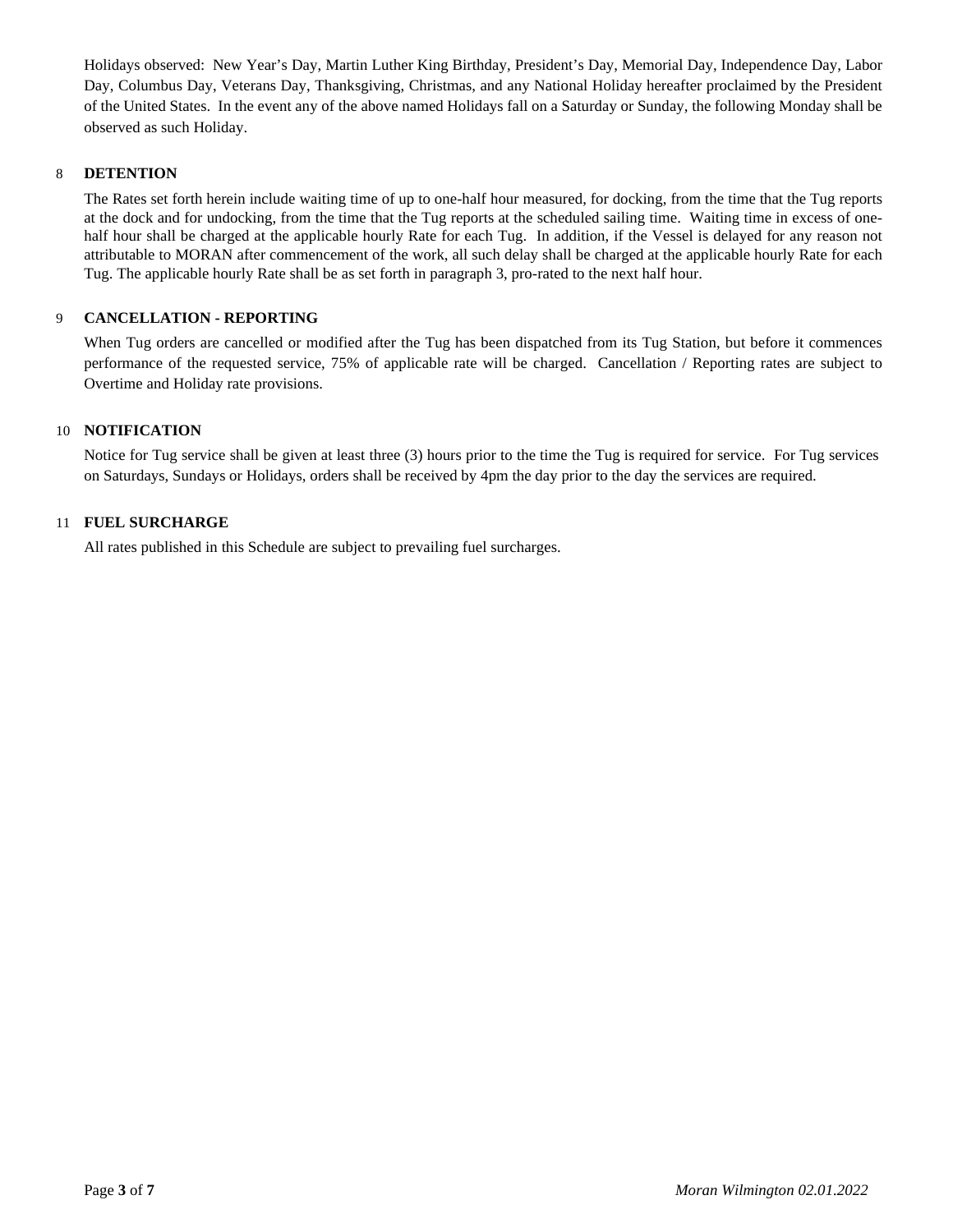#### **TERMS AND CONDITIONS**

- **DEFINITIONS:** As used herein, the following terms shall mean:
- **"Deadship":** shall mean a Vessel that at the commencement of any services requested from and provided by MORAN does not have use of, or which will not be using, its propelling power and/or steering.
- **"Escort / Tethered Tugs":** the services in which a Tug is requested or required to attend upon a vessel during transit and extended upon the limits of standard operations. Tethering shall mean a Tug's line is attached to the Vessel during this service.
- **"MORAN":** shall mean Moran Towing Corporation, Moran Wilmington Division (and its successors).
- **"OWNERS":** shall mean, collectively, the owner, charterer, operator, and manager of the Vessel receiving Tug services from MORAN.
- **"Schedule":** shall mean the Schedule of Rates, Terms and Conditions for the applicable port that is in effect on the date that Tug services are rendered to a Vessel. A current copy of said Schedule may be found on MORAN's webpage at www.morantug.com
- **"Tug" or "Tugs":** shall mean the Tugboats provided or arranged by MORAN to perform the requested services.
- **"Tug Interests":** shall mean MORAN, the Tugs, their respective owners, affiliates, operators, charterers, managers, underwriters, masters and crews.
- **"Tug Station":** shall mean the Tug's customary berth at the MORAN facility or, if applicable, the berth or other place from which the Tug departed to perform the requested services and/or to which it proceeded following the provision of such services.

**"Vessel":** shall mean a vessel that receives Tug services.

### **1 DEADSHIP AND OTHER SERVICES**

Rates for Deadship moves and for all other services not covered by the above rates, will be furnished upon request. For all services rendered to Deadships, MORAN and OWNERS agree as follows:

In consideration of the uncertain towage characteristics of a Deadship and of MORAN's agreement to furnish Tug services to said Deadship hereunder, OWNERS agree (i) to maintain hull and machinery insurance in an amount at least equal to the full value of the Deadship, (ii) to maintain full form protection and indemnity insurance in an amount not less than one hundred million dollars (\$100,000,000.00) and (iii) to name Tug Interests as named assureds or joint members (as applicable) with waiver of subrogation in favor of said assureds in all said policies. OWNERS shall be responsible to Tug Interests for any deductibles maintained with respect to said insurances. OWNERS further agree to provide to MORAN proper evidence of such insurance prior to commencement of a Deadship move. For an absence of doubt, it is the intent of this paragraph to extend to Tug Interests, as primary cover for any liability arising out of performance of services hereunder to a Deadship for which Tug Interests may be liable, the enumerated insurances maintained by OWNERS on the Vessel assisted.

The Limitation of Liability terms set forth in Paragraph 6 shall apply to all Tug services rendered to Deadships. OWNERS shall make all necessary arrangements for a master and, if required or deemed advisable, a duly licensed pilot to serve aboard the Deadship, and to direct the navigation of the flotilla. In the event that OWNERS utilize a pilot, the pilot shall be deemed the borrowed servant of the Deadship assisted and her owner or operator for all purposes and in every respect, his services while so engaged being the work of the Deadship assisted, her owner and operator, and being subject to the exclusive supervision and control of the Deadship's master or OWNERS' other command personnel aboard. MORAN's Tugs will act in accordance with the direction of the pilot and master, as applicable.

#### **2 VESSELS AGROUND OR IN DISTRESS**

Rates for Tug services to Vessels aground or in distress or when performed during heightened Coast Guard port conditions will be furnished upon request. The provision of such Tug services to any Vessel aground or in distress or during heightened Coast Guard port conditions shall be subject to the terms and conditions of this Schedule in all instances. However, MORAN reserves the right to perform such Tug services under different terms and conditions to be agreed, dependent upon the particulars of the specific event.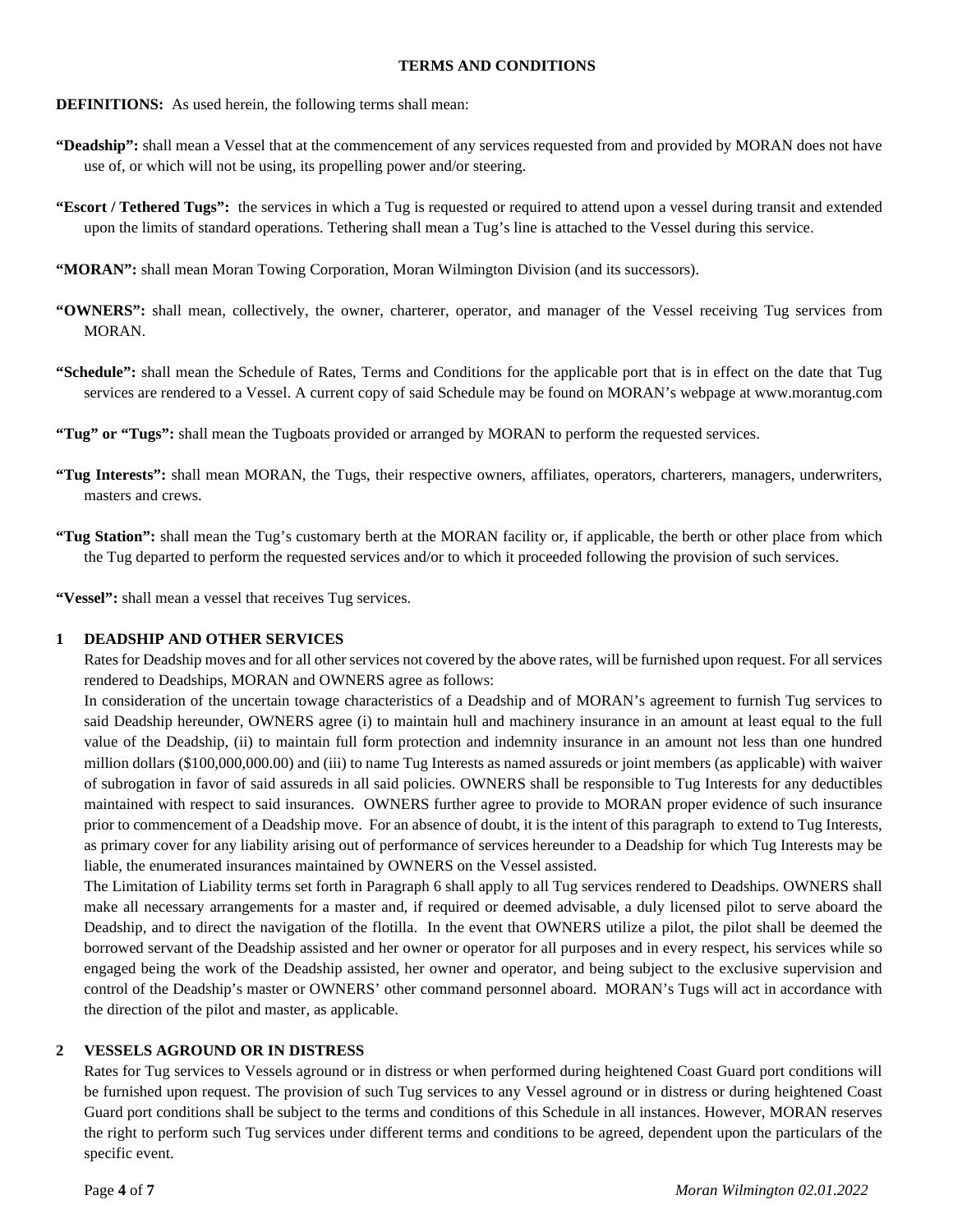### **3 EMPLOYMENT OF OTHER TUGS**

All or part of any service performed hereunder may be subcontracted without notice to OWNERS. Any such subcontractor shall be considered an independent contractor and not an agent, servant or employee of MORAN. If at any time MORAN Tugs are not conveniently available for the required services MORAN will endeavor to designate or engage other Tugs to provide service, but MORAN shall not be liable for damages in case it is not able, at any time, for any reason, to furnish such service. Any Tug designated or engaged by MORAN to perform services under this Schedule, and its owners, master and crews shall, while performing such services, have the benefit of all provisions herein. However, if for any reason, at any time, MORAN is unable to have Tugs owned or specified by it on hand to serve OWNERS' Vessels, OWNERS are at liberty to engage any other Tugs to serve it at such time but without the right to charge MORAN any difference in price. In agreeing to endeavor to provide this service, it is understood and agreed that MORAN does not either expressly or impliedly warrant the seaworthiness, power or equipment of the Tugs or the competency of the crew of the Tug or Tugs engaged by MORAN to supply services under this Schedule.

## **4 FORCE MAJEURE**

Tug Interests shall not be responsible or liable for any expense, loss, damage or claim whatsoever caused by or resulting from delays, failures or omission hereunder in the performance of services due to strikes, lockouts, labor disturbances, riots, fire, earthquakes, storms, lightning, epidemics, war, disorders, acts of God, acts of the public enemy, port congestion, mechanical breakdowns, shortage of Tugs, priorities in service, or any other cause whatever beyond their control.

## **5 DAMAGE CLAIM TIME LIMITS AND FORUM**

OWNERS shall notify MORAN of any damage to the Vessel that allegedly occurred during the performance of services hereunder. Such notice shall be in writing and shall be delivered as soon as practicable, but not later than 48 hours following occurrence. MORAN shall be afforded an opportunity to inspect or survey such damage before commencement of any repairs. Any action in any forum to recover damages from Tug Interests, or any of them, shall be commenced within one year after the occurrence giving rise to the claim, failing which said claim shall be deemed waived. This Schedule shall be governed by and construed in accordance with the Maritime Law of the United States and, to the extent not in conflict therewith, by the laws of the state of New York, excluding its conflict of laws rules. The parties agree that any proceeding involving this Schedule or the Tug Services performed hereunder shall be brought in the United States District Court for the Southern District of New York or, if said court shall not have jurisdiction thereof, then in a state court of competent jurisdiction sitting in New York County, New York. Tug Interests and Owners irrevocably waive their right to trial by jury with respect to any claim or dispute arising in whole or in part out of the terms and conditions of this contract or the provision of Tug Services to a Vessel.

## **6 LIMITATION OF LIABILITY**

a. The furnishing of any service or anything done in connection therewith shall not be construed to be or to give rise to a personal contract, and it is understood that Tug Interests, shall have the benefit of all exemptions from, and limitations of, liability to which an owner of a vessel is entitled under the Limitation of Liability Statutes of the United States. MORAN WARRANTS THE EXERCISE OF REASONABLE CARE IN THE PERFORMANCE OF TUG SERVICES BUT DISCLAIMS ALL OTHER WARRANTIES EXPRESSED OR IMPLIED, INCLUDING ANY WARRANTY OF WORKMANLIKE SERVICE.

b. Unless entitled to immunity or to defenses to, exemptions from and limitations of liability provided under this Schedule or under any applicable law, rule or regulation that would reduce their liability to an amount less than that hereinafter set forth, Tug Interests shall be liable, only to the extent of their negligence, which negligence shall not be assumed but shall be affirmatively proven, for claims, demands, causes of action, liabilities and costs (including third party claims) arising out of or in connection with any occurrence or series of occurrences related to the provision of Tug services or line handling pursuant to this Schedule up to a maximum aggregate amount of two hundred fifty thousand dollars (U. S. \$250,000.00). OWNERS understand and agree that Tug services provided hereunder are rendered at all times under the supervision and command of OWNERS' servants, (including the Master of the Vessel being assisted and docking pilots), or of State pilots, none of whose actions or inactions may be imputed to the Tug Interests. OWNERS further understand and agree that the rates charged by or on behalf of MORAN for Tug services are predicated upon the limitations of liability and the indemnities set forth in this Schedule. Should OWNERS desire that Tug Interests retain liability in excess of two hundred fifty thousand dollars (U.S. \$250,000.00) they must notify MORAN in writing, whereupon MORAN will quote rates for Tug services hereunder predicated on higher liability limits. Any such quote must be accepted by OWNERS in writing at least twenty-four (24) hours prior to commencement of Tug services to the Vessel, failing which the rates and liability limitations otherwise provided herein shall prevail. Nothing herein shall be construed to waive or limit the right of Tug Interests to assert any defenses to liability available to them or to avail themselves of any rights of limitation or exemption from liability under any applicable law, rule, or regulation.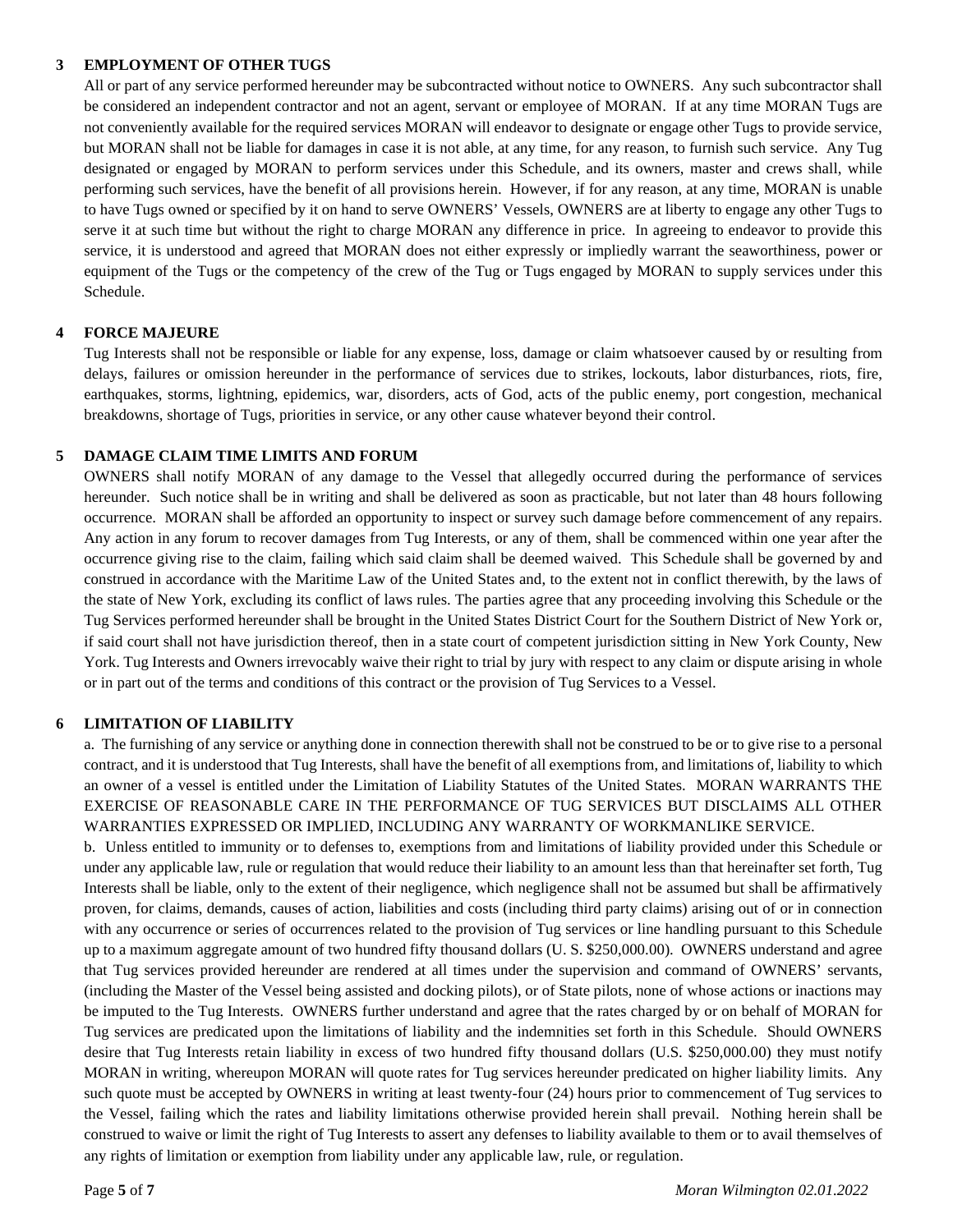c. OWNERS and any Vessel assisted hereunder assume all risk of, and shall indemnify Tug Interests from and against, any and all loss or damage sustained by OWNERS, by Tug Interests or by any other vessel, property or person that results from the parting, heaving or sudden movement of any hawser or other line, by whomsoever furnished or howsoever caused.

d. Notwithstanding anything to the contrary in this Schedule or elsewhere, OWNERS understand and agree that the rates charged hereunder are also predicated on agreement that the Tug Interests shall have no liability for any consequential, punitive, exemplary or special damages of any kind howsoever arising.

e. OWNERS agree to indemnify, defend and hold harmless the Tug Interests from and against any and all claims, demands, causes of action, liabilities and costs (including attorneys' fees, penalties, fines and third party claims of whatever nature) that are attributable to the acts or omissions, whether or not negligent, of the Tug Interests, or any of them, or to the unseaworthiness of any Tug and which arise out of or in connection with any occurrence or series of occurrences related to the provision of Tug services or line handling pursuant to this Schedule to the extent that they exceed, in the aggregate, the applicable amounts set forth in subparagraph 6(b) above. The parties intend for this indemnity to apply in all instances including, without limitation, allision, collision, personal injury, fire, explosion, grounding, oil spills and third-party claims. OWNERS warrant that they possess sufficient and adequate insurance on the Vessels assisted pursuant to this Schedule, including hull and machinery, P&I, cargo and pollution coverage to comply with all applicable laws and to respond for any losses arising out of or connected in any way with the Tug services provided hereunder, with all rights of subrogation for losses under said insurances waived as to Tug Interests and with Tug Interests entitled to all benefits under said insurances of a named assured or joint member, as applicable. f. Nothing herein shall preclude MORAN from recovering from any responsible party for any damages sustained by any Tugs providing service hereunder.

## **7 PILOTAGE**

a. MORAN does not furnish pilots or pilotage, so that whenever any licensed pilot, or a captain of any Tug which is furnished to or is engaged in the service of assisting a Vessel participates in directing the navigation of such Vessel, or in directing the assisting Tugs, from on board such Vessel or from elsewhere, it is agreed that he becomes the borrowed servant of the Vessel assisted and her owner or operator for all purposes and in every respect, his services while so engaged being the work of the Vessel assisted, her owner and operator, and being subject to the exclusive supervision and control of the Vessel's personnel. Any such service performed by any such person is beyond the scope of his employment, if any, for MORAN and Tug Interests shall not be liable for any act or omission of any such person. The provisions of this paragraph may not be changed or modified in any manner whatsoever except by written instrument signed by an officer of MORAN.

b. With respect to Vessels that are not owned by the person or company ordering the Tug service, it is understood and agreed that such person or company warrants that it has authority to bind the Vessel owners to all the provisions of this Schedule, and agrees to indemnify and hold Tug Interests harmless from all damages and expenses that may be sustained or incurred in the event and in consequence of such person or company not having such authority.

c. In consideration of MORAN transporting the pilot without charge to and/or from the Vessel being assisted hereunder, OWNERS agree that they shall indemnify, defend, and hold harmless Tug Interests from and against any and all claims, demands, causes of actions, liabilities and costs (including attorney's fees) incurred in connection with or arising out of any claim by or on behalf of a pilot for personal injury or death sustained while being transported by MORAN to or from the Vessel being assisted, excepting only any injury sustained by said pilot to the extent attributable to the gross or willful negligence of MORAN. As used herein, the term "being transported by MORAN" shall include, without limitation, all time when the pilot is (i) present on MORAN's shoreside premises enroute to or from the Vessel being assisted and (ii) boarding, on board or disembarking from a Tug or other vessel supplied by or on behalf of MORAN. As used herein, the term "pilot" shall also include any assistant pilot, trainee, or other person who may accompany the pilot in any capacity

### **8 CONTRACT TERMINATION**

If at any time during the term hereof, MORAN reasonably concludes that the solvency or financial condition of OWNERS is threatened it may, in its sole discretion, cancel this contract, such cancellation to take effect immediately upon receipt by OWNERS of email or other written notification thereof. If, subsequent to cancelation, OWNERS provide to MORAN evidence concerning their ability to meet their current and future financial obligations, MORAN may, in its sole discretion, elect to reinstate this contract effective upon receipt by OWNERS of email or other written notification thereof.

### **9 ENFORCEABILITY**

If any provision of this Schedule is found void or unenforceable, the remaining terms and conditions shall remain in full force and in effect.